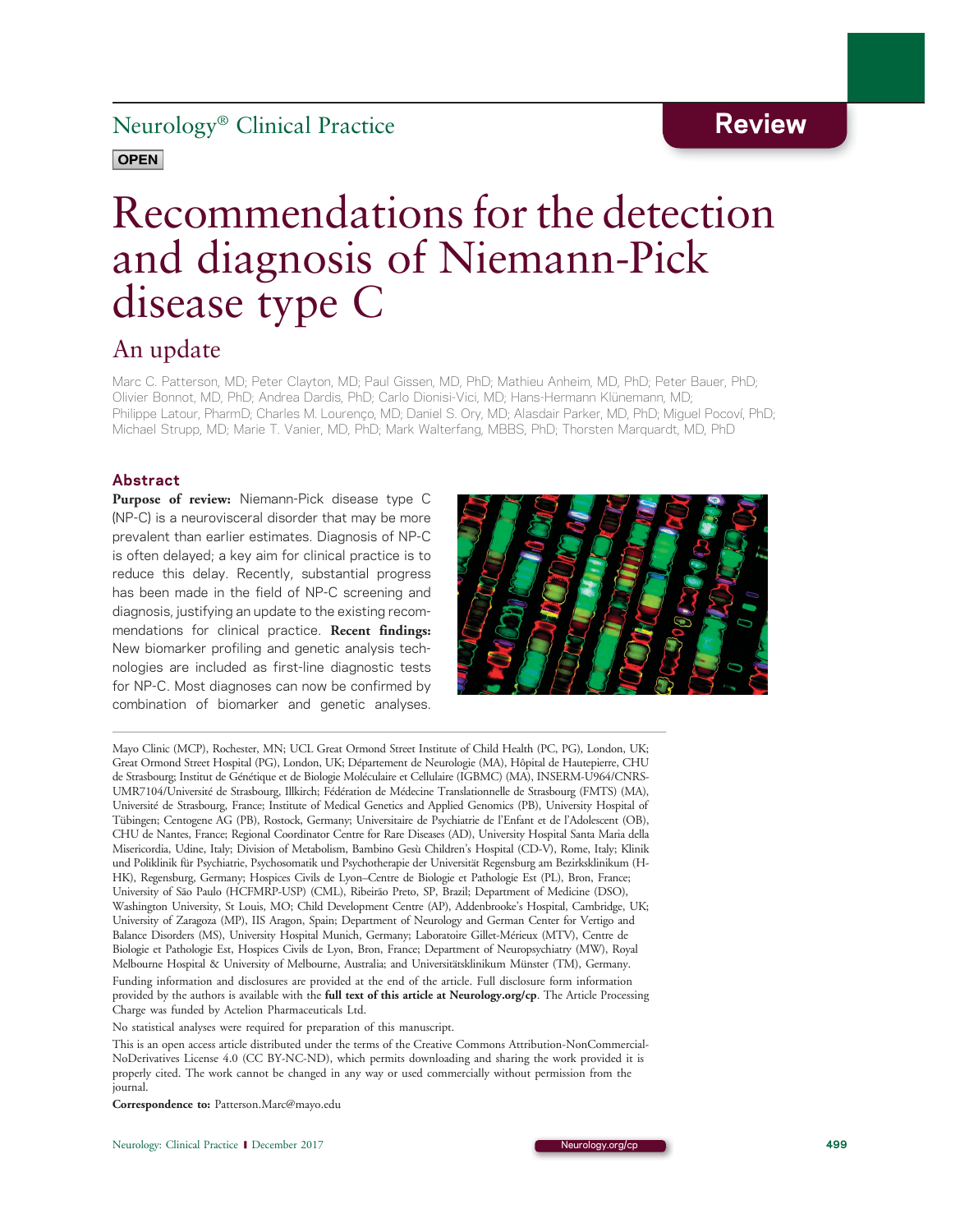Filipin staining may facilitate diagnosis in uncertain cases. Recommendations are provided for psychiatrists, neuro-ophthalmologists, and radiologists, and on screening within specific at-risk patient cohorts. The NP-C diagnostic algorithm has been updated and simplified. Summary: This publication provides expert recommendations for clinicians who may see patients presenting with the signs and symptoms of NP-C, including general practitioners, pediatricians, neurologists, and psychiatrists. Neurol Clin Pract 2017;7:499-511

Imann-Pick disease type C (NP-C) is a rare neurovisceral lysosomal disorder caused by autosomal recessive mutations in *NPC1* or *NPC2* (95% and ~4% of patients).<sup>1,2</sup> Analysis of 4 independent exome sequencing databases g caused by autosomal recessive mutations in NPC1 or NPC2 (95% and  $\sim$ 4% of patients).1,2 Analysis of 4 independent exome sequencing databases gave a conservative estimated incidence of 1/92,104 for NP-C1 and 1/2,858,998 for NP-C2, incidence was estimated to be potentially 1/19,000–1/36,000 for late-onset forms, suggesting that previous prevalence estimates may be too low.3 NP-C diagnosis is typically delayed by a mean of 4.1 years from first onset of neurologic symptoms,<sup>4</sup> narrowing the therapeutic window.

The first international recommendations for clinical management of NP-C were prepared in 2009 based on a literature review and consensus among an expert panel5 with updates in 2012 after a second meeting of an NP-C Guidelines Working Group.<sup>1</sup> Recent advances in the field of NP-C screening technologies (e.g., biomarkers) and diagnostic techniques (e.g., molecular genetics) justify an update of these recommendations. The development and availability of simple, rapid, and reliable biomarkers (oxysterols,  $6-8$  lysosphingomyelin derivatives,  $9,10$  and bile acids<sup>11,12</sup>) will likely increase detection of patients with NP-C. Increased availability of next-generation sequencing (NGS) (e.g., phenotype-specific gene panels<sup>13</sup>) may widen the application of genetic testing in clinical practice, particularly in at-risk patient cohorts.<sup>14</sup>

Previous recommendations focused on identifying individual patients with a high clinical suspicion of NP-C. Technologic developments may facilitate patient identification based on clinical suspicion or within larger cohorts via broad genetic or biomarker screening, which ultimately may improve patient outcomes.

### Development of the updated NP-C diagnostic recommendations

The NP-C Diagnostic Recommendations Expert Panel met in May 2016 to assess the impact of recently published data and to reach consensus on the best approaches to diagnosing NP-C. The following sections of the previous recommendations were updated: differential diagnosis and initial detection, diagnosis, and the NP-C diagnostic algorithm. Three approaches to the detection and diagnosis of patients with NP-C were established: clinical assessment, biomarker testing, and genetic analysis.

### Differential diagnosis and initial detection

- All patients with suspicion of NP-C require rigorous and detailed clinical assessment, as described in the 2012 diagnostic recommendations.<sup>1</sup>
- All undiagnosed patients with any manifestation of NP-C should be referred to regional or national centers specializing in inherited metabolic disorders.
- Visceral, neurologic, ophthalmologic, and psychiatric manifestations should be explored in depth. $<sup>1</sup>$ </sup>
- Details of the signs, symptoms, and disease stages of NP-C are covered extensively elsewhere.<sup>1,2,15</sup>

#### Advances in psychiatric assessments

• Psychiatric symptoms and cognitive disorders were observed in 45% and 61%, respectively, of patients with late-onset NP-C,<sup>16</sup> and psychiatric symptoms in 86% of patients in another small cohort<sup>17</sup>; however, no specific neuropsychiatric profile was observed. Patients with NP-C, particularly adults, can present with a range of psychiatric symptoms,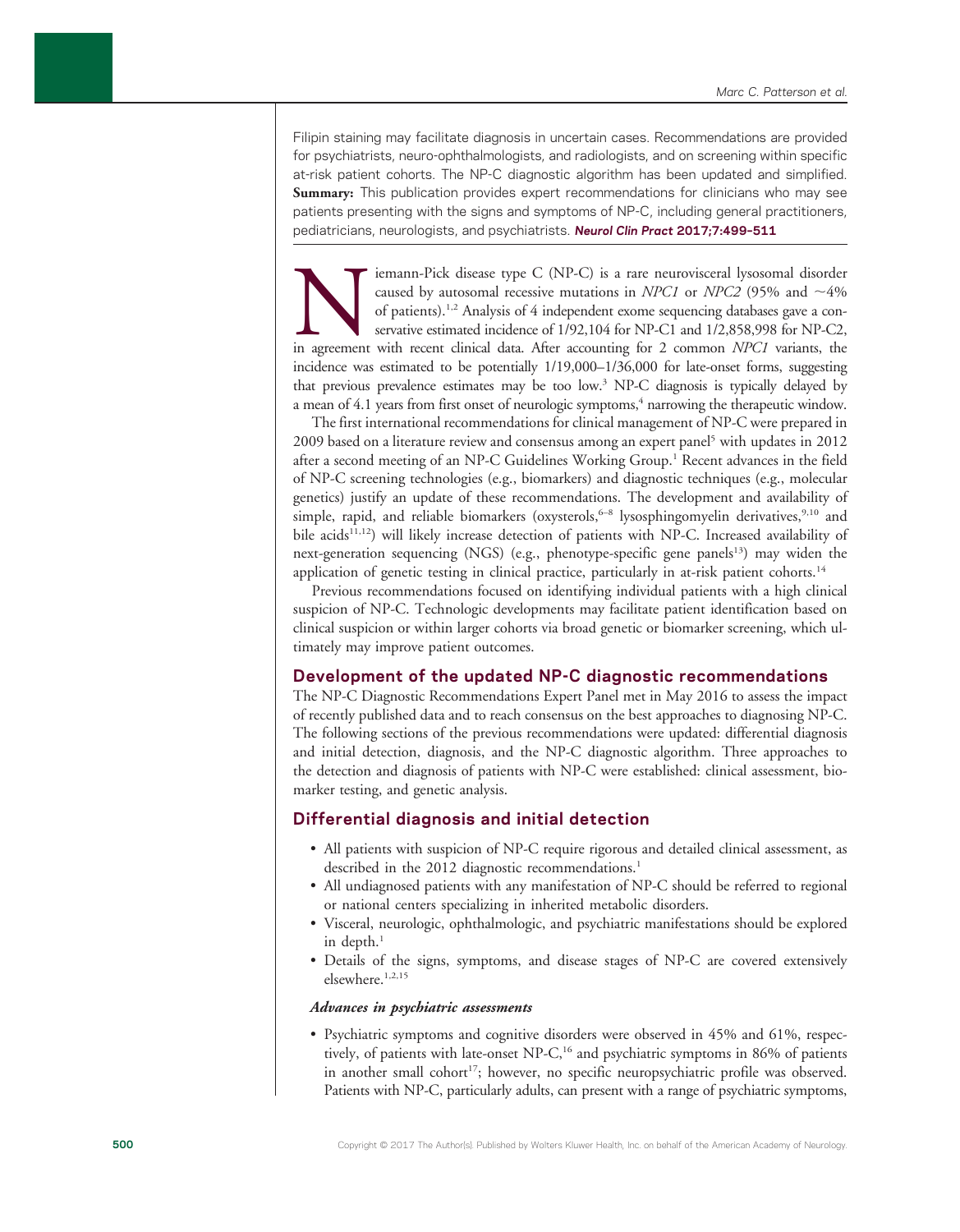most commonly cognitive impairment (decline in executive function, memory, and psychomotor speed), schizophrenia-like symptoms (frequently with atypical features), and mood disorders. These symptoms can overshadow other symptoms of NP-C.

• Owing to the inherent difficulties in examining patients in psychiatric practice, and incomplete or inaccurate medical histories, populations of adult patients displaying neuropsychiatric symptoms may be enriched for NP-C.18

### Advances in ocular motor assessment

- Eye movements (saccades, smooth pursuit, gaze-holding function, optokinetic nystagmus, and vergence) should be examined [\(neurocular.com\)](http://www.neurocular.com/). Impaired vertical saccades, commonly referred to as vertical supranuclear gaze palsy (VSGP) yet correctly termed vertical supranuclear saccade palsy (VSSP), are of particular importance in NP-C as one of the first and most frequent signs in patients with NP-C.19
- Slow vertical saccades are often masked by blinking; the eyelids must be lifted during examination.
- As the disease progresses, VSGP emerges. It is typically followed by impairment in horizontal saccades and then horizontal gaze.
- Video-oculography allows the recording of all types of eye movements and can be used for quantitative analysis of ocular motor function [\(eyeseecam.com/](http://eyeseecam.com/)).
- VSSP may be present before visceral, neurologic, or psychiatric manifestations occur and is sometimes the only symptom of NP-C in adults, representing a highly sensitive and specific sign.<sup>19</sup>

### Advances in clinical tools

- The NP-C Suspicion Index (NP-C SI)<sup>20</sup> quantitates the diagnostic weight of NP-C signs and symptoms, individually and in combination.
- The updated NP-C SI features 2 age-specific indices ( $\leq 4$  and  $> 4$  years of age  $[npc-si.com/$  $[npc-si.com/$ ]).<sup>15,21</sup>
- The 2-out-of-3 suspicion index can be used to provide a rapid assessment of NP-C suspicion in patients presenting with early-onset ataxia.<sup>22</sup>

### At-risk clinical patient groups

- The clinical manifestations of NP-C may be nonspecific (e.g., ataxia), implying that patients with NP-C may be "hidden" within larger at-risk clinical patient cohorts, termed here and elsewhere<sup>14</sup> as clinical niches, who also present with nonspecific signs and symptoms.<sup>14</sup> NP-C should therefore be considered as a differential diagnosis for patients in these at-risk groups.
- We defined several at-risk clinical patient groups, detailed below and summarized in table 1.

### Ataxia

• Ataxia is a common but nonspecific sign of NP-C.<sup>4,23,24</sup> Early-onset ataxia, ataxia in combination with other clinical symptoms<sup>25</sup> ("ataxia plus"; see table 1), ataxia without neuropathy, or ataxia of unknown etiology are suggestive of NP-C.

### Intellectual disability and developmental delay

- Patients with NP-C presenting with intellectual disability and developmental delay (ID/DD) typically have other manifestations (e.g., liver abnormalities in infancy, splenomegaly) or neurologic signs (e.g., ataxia or dystonia).
- Detailed history and examination should exclude NP-C as a cause of ID/DD.
- Further genetic and biomarker investigation are mandatory when consanguinity, family history of unexplained neurologic disease, or focal neurologic or visceral signs are present.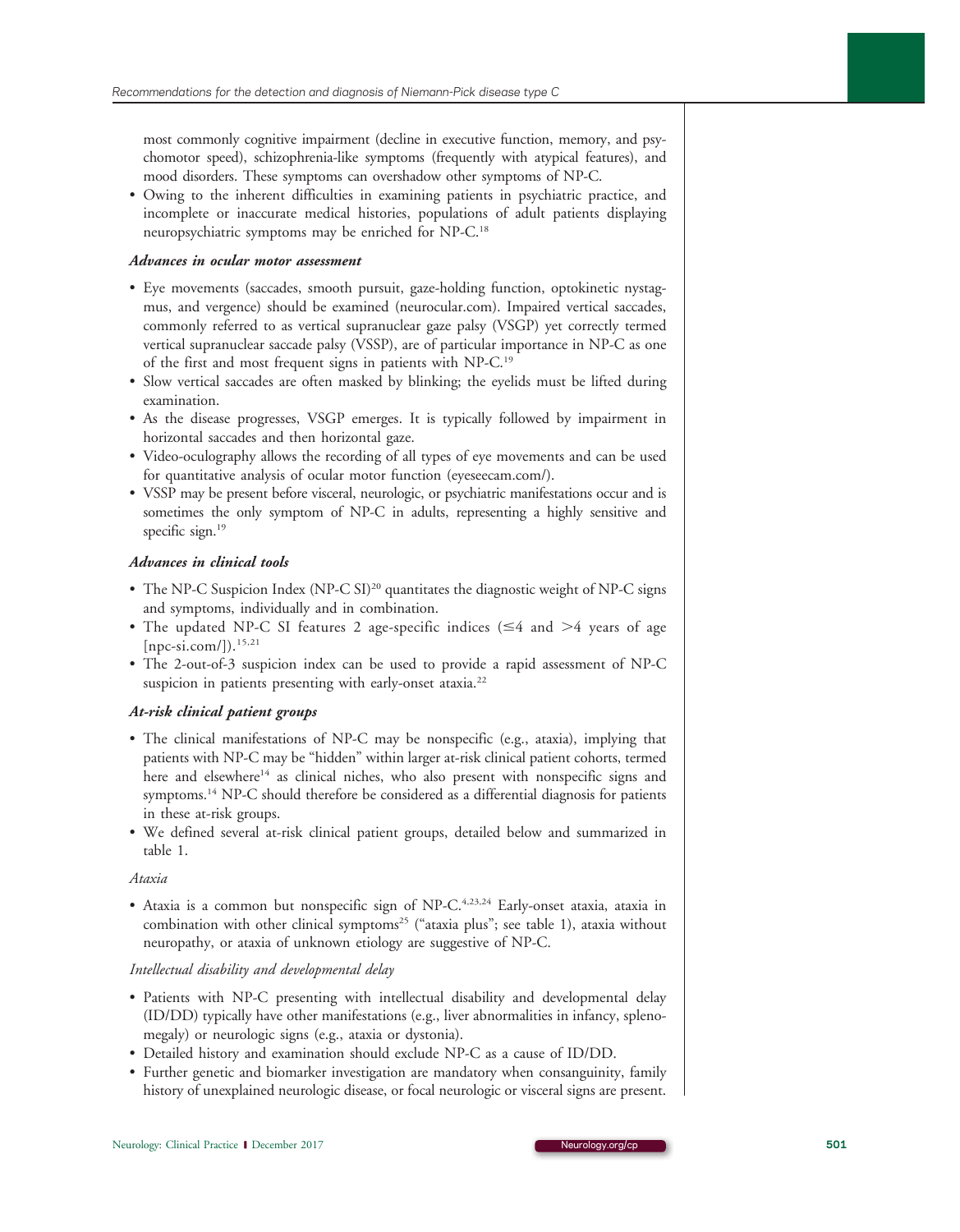| Clinical patient groups with an increased risk of Niemann-Pick disease type C (NP-C)<br>Table 1                                                                                                                                                                                                                                                   |                                                                                                                                                                                                      |
|---------------------------------------------------------------------------------------------------------------------------------------------------------------------------------------------------------------------------------------------------------------------------------------------------------------------------------------------------|------------------------------------------------------------------------------------------------------------------------------------------------------------------------------------------------------|
| Clinical patient group with an increased<br>risk of NP-C                                                                                                                                                                                                                                                                                          | Signs to look out for                                                                                                                                                                                |
| Ataxia                                                                                                                                                                                                                                                                                                                                            | Early-onset ataxia (onset $<$ 40 years of age)                                                                                                                                                       |
|                                                                                                                                                                                                                                                                                                                                                   | "Ataxia plus": VSSP, dystonia; cognitive decline; atypical psychiatric disturbances;<br>optional extensor plantar reflexes rather than genuine spastic paraparesis; as well<br>as mental retardation |
|                                                                                                                                                                                                                                                                                                                                                   | Ataxia without neuropathy                                                                                                                                                                            |
|                                                                                                                                                                                                                                                                                                                                                   | Ataxia of unknown etiology                                                                                                                                                                           |
| Intellectual disability and developmental<br>delay                                                                                                                                                                                                                                                                                                | Visceral signs, e.g., (hepato-)splenomegaly                                                                                                                                                          |
|                                                                                                                                                                                                                                                                                                                                                   | Subtle movement dysfunction (ataxia/dystonia), VSSP                                                                                                                                                  |
| Cognitive impairment and early-onset<br>cognitive decline                                                                                                                                                                                                                                                                                         | <40 years of age, neurologic signs (e.g., ataxia, VSSP, dystonia)                                                                                                                                    |
| <b>Dystonia</b>                                                                                                                                                                                                                                                                                                                                   | Generalized dystonia                                                                                                                                                                                 |
|                                                                                                                                                                                                                                                                                                                                                   | $<$ 40 years of age                                                                                                                                                                                  |
|                                                                                                                                                                                                                                                                                                                                                   | "Dystonia plus": VSSP, cognitive decline, or psychiatric disturbances                                                                                                                                |
| Frontotemporal dementia                                                                                                                                                                                                                                                                                                                           | $<$ 40 years of age                                                                                                                                                                                  |
| Atypical schizophrenia/early-onset<br>psychosis                                                                                                                                                                                                                                                                                                   | Treatment resistance                                                                                                                                                                                 |
|                                                                                                                                                                                                                                                                                                                                                   | Neurologic signs (e.g., ataxia, VSSP, dystonia)                                                                                                                                                      |
|                                                                                                                                                                                                                                                                                                                                                   | Organic features: visual hallucinations, comorbid cognitive impairment                                                                                                                               |
| Visceral symptoms in the pediatric<br>population                                                                                                                                                                                                                                                                                                  | Isolated infantile splenomegaly or cholestasis or hepatosplenomegaly or fetal/<br>neonatal ascites and neurologic signs (e.g., ataxia, VSSP, dystonia)                                               |
| $\mathbf{A} \mathbf{I}$ , $\mathbf{I} \mathbf{A}$ , $\mathbf{A} \mathbf{A}$ , $\mathbf{A} \mathbf{A}$ , $\mathbf{A} \mathbf{A}$ , $\mathbf{A} \mathbf{A}$ , $\mathbf{A} \mathbf{A}$ , $\mathbf{A} \mathbf{A}$ , $\mathbf{A} \mathbf{A}$ , $\mathbf{A} \mathbf{A}$ , $\mathbf{A} \mathbf{A}$ , $\mathbf{A} \mathbf{A}$ , $\mathbf{A} \mathbf{A}$ , |                                                                                                                                                                                                      |

 ${\sf Ab}$ reviation:  ${\sf VSSP}$  = vertical supranuclear saccade palsy

### Cognitive impairment and early-onset cognitive decline

- The majority of patients with NP-C show impaired cognitive function.<sup>4,23</sup>
- Early  $(<\,65$  years of age) cognitive decline is frequently observed in patients with NP-C, particularly in those who also present with early-onset ataxia.25

#### Dystonia

- Dystonia is a relatively common presenting feature in patients with NP-C, particularly in juvenile or adult neurologic onset.<sup>4</sup>
- For patients presenting with focal idiopathic dystonia, or dystonia in combination with VSSP, cognitive decline, or psychiatric disturbances ("dystonia plus"; see table 1), NP-C should be considered as a potential diagnosis.
- Myoclonus, chorea, or tremor may also occur.

### Frontotemporal dementia

- Patients with NP-C show symptoms of progressive dementia, impaired cognitive functioning, and behavioral problems<sup>2</sup> consistent with those observed in frontotemporal dementia.<sup>26</sup>
- The degree of overlap between the symptoms of frontotemporal dementia and NP-C suggests that this patient group warrants screening for NP-C.

Atypical schizophrenia/early-onset psychosis

• Schizophrenia-like psychosis is relatively common in patients with NP-C.<sup>17,27</sup>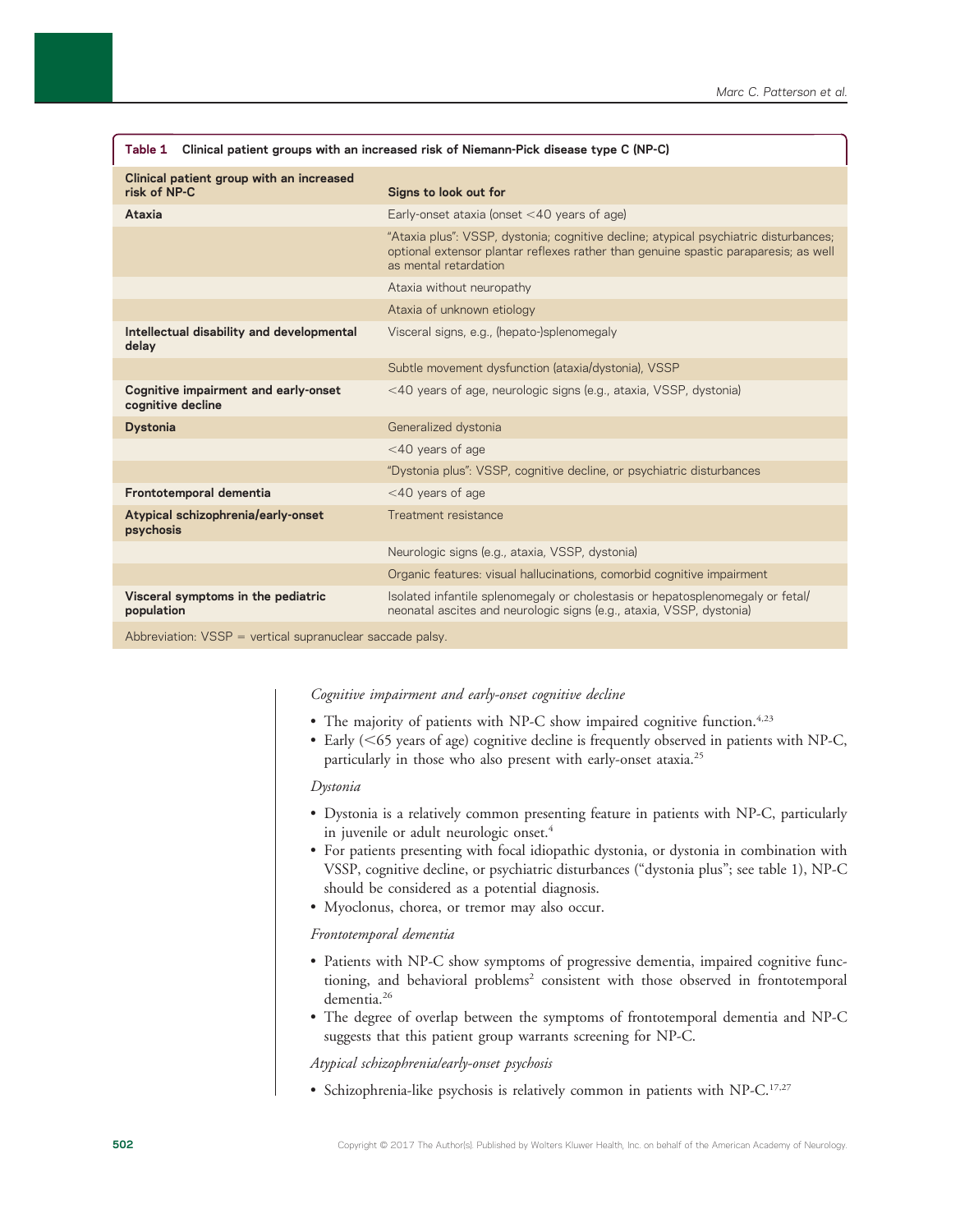

Individual steps can be omitted if not locally available. <sup>a</sup>At-risk patient populations are defined in table 1. <sup>b</sup>Negative biomarkers may be suggestive that the diagnosis is not NP-C. °Single-gene sequencing (exons or known mutations) or other. <sup>d</sup>+1 Variant of unknown significance optional. °Covers deep intronic sequencing and if possible gene transcription regulatory regions. 'Two different alleles. <sup>g</sup>Biomarker(s) profiling (if not initially conducted), or extended biomarkers profiling (in addition to those already conducted). Despite comprehensive investigations, it may not be possible to definitively confirm a diagnosis of NP-C in a few patients. In such cases, a thorough reappraisal of longitudinal clinical data, more in-depth genomic analyses (e.g., whole exome and whole genome sequencing), and cell biological assessments could be considered. cDNA = complementary DNA; MLPA = multiplex ligation-dependent probe amplification.

- Additional signs include early onset of mental confusion and cognitive impairment, hallucinations (visual being more important than other sensory components), catatonia, and resistance to antipsychotic treatment.<sup>27</sup>
- Co-occurrence of psychosis and any other neurologic signs should raise suspicion of an organic cause, with NP-C as a differential diagnosis.

#### Visceral symptoms in the pediatric population

• NP-C should be considered in the differential diagnosis of children with visceral symptoms such as hepatosplenomegaly, isolated splenomegaly, prolonged unexplained neonatal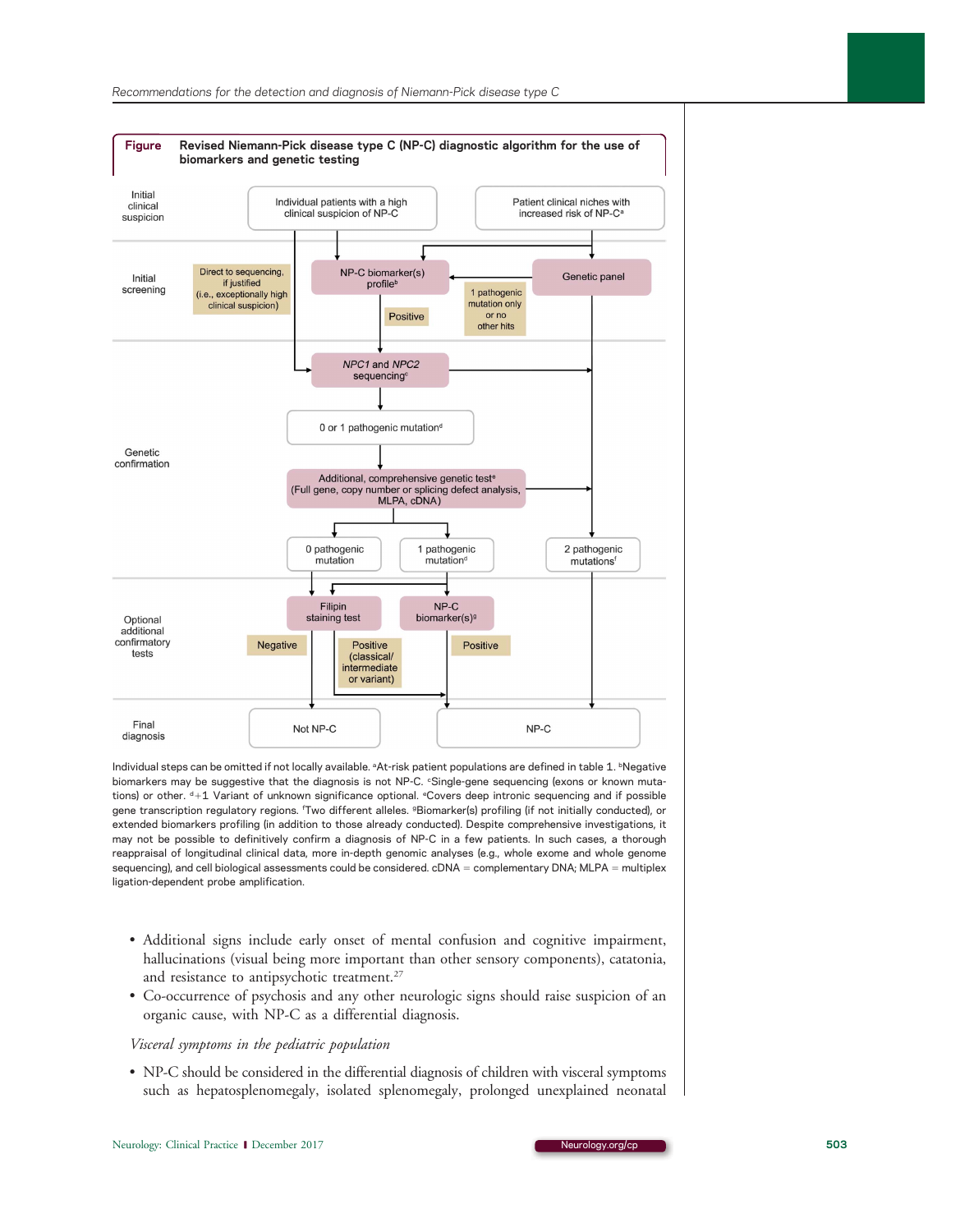jaundice lasting  $>2$  weeks with conjugated hyperbilirubinemia, and acute neonatal liver failure,<sup>1</sup> as such symptoms can be the initial manifestation of NP-C.<sup>2</sup>

• Visceral findings are common in other metabolic diseases.<sup>1</sup>

### Neuroimaging tests

- MRI and PET may be useful, but are not specific for NP-C.
- MRI findings commonly include atrophy of the cerebellum and cortex (particularly frontal zones) in more advanced disease, but this may be absent in early stages.
- Segmentation of subcortical structures may demonstrate volumetric reductions in the thalamus and hippocampus.<sup>28</sup>
- PET commonly shows hypometabolism of the thalamus and cerebellum.<sup>29</sup>
- Absence of abnormal MRI findings does not exclude a diagnosis of NP-C. Changes in MRI findings are highly variable, nonspecific, and of uncertain sensitivity.

### **Diagnosis**

### Biomarkers

- Biomarker screening methods can now be considered a first-line step in the NP-C diagnostic process (figure).
- Compared with the filipin staining test, biomarkers have several advantages, including noninvasiveness, rapidity, higher throughput, lower cost, and ease of use (regarding sample preparation, stability, and shipment). Sensitivity and specificity of these methods have been reported.30

### Currently available biomarkers Oxysterols

- Oxysterols (cholesterol oxidation products) are the most established, accessible, and widely used biomarkers, with the largest evidence base to support their reliability and sensitivity for NP-C.<sup>30</sup>
- Cholestane-3 $\beta$ ,5 $\alpha$ ,6 $\beta$ -triol (C-triol) and 7-ketocholesterol (7-KC) were shown to be elevated in plasma from patients with NP- $C_{\cdot}^{\text{6-8}}$
- C-triol is the preferred oxysterol biomarker, with superior specificity and sensitivity for NP-C compared with 7-KC.<sup>8,31</sup> C-triol values for the upper quartile of NP-C carriers overlap with those of patients with NP-C.
- Elevated C-triol and 7-KC levels occur in other diseases, mainly NP-A and NP-B, and acid lipase deficiency<sup>30–32</sup>; therefore, elevated oxysterol levels should be interpreted with caution.
- Prolonged storage of samples at room temperature can lead to autoxidation of cholesterol, which may cause false-positive results.7

### Other currently validated biomarkers

• Newer biomarkers may one day eclipse oxysterols. Desirable qualities include increased stability, more convenient sampling methods (e.g., dried blood spot [DBS] or urine), smaller blood volumes needed (e.g., DBS with infants), more convenient handling, and characteristic NP-C profiles facilitating differential diagnosis when used in multianalyte panels.<sup>30,33</sup>

### Lysosphingomyelin-509 and other lysosphingolipids

- Lysosphingomyelin-509 (Lyso-SM-509) is elevated in plasma from patients with NP-C and NP-A/B compared with controls.<sup>9,33</sup>
- The increase of Lyso-SM in patients with NP-C is very small compared with that of patients with NP-A/B; therefore, measurement of combinations of biomarkers, such as Lyso-SM and Lyso-SM-509, allows distinction between NP-C and sphingomyelinase deficiencies (NP-A/B).30,33 In the future, additional derivatives of Lyso-SM and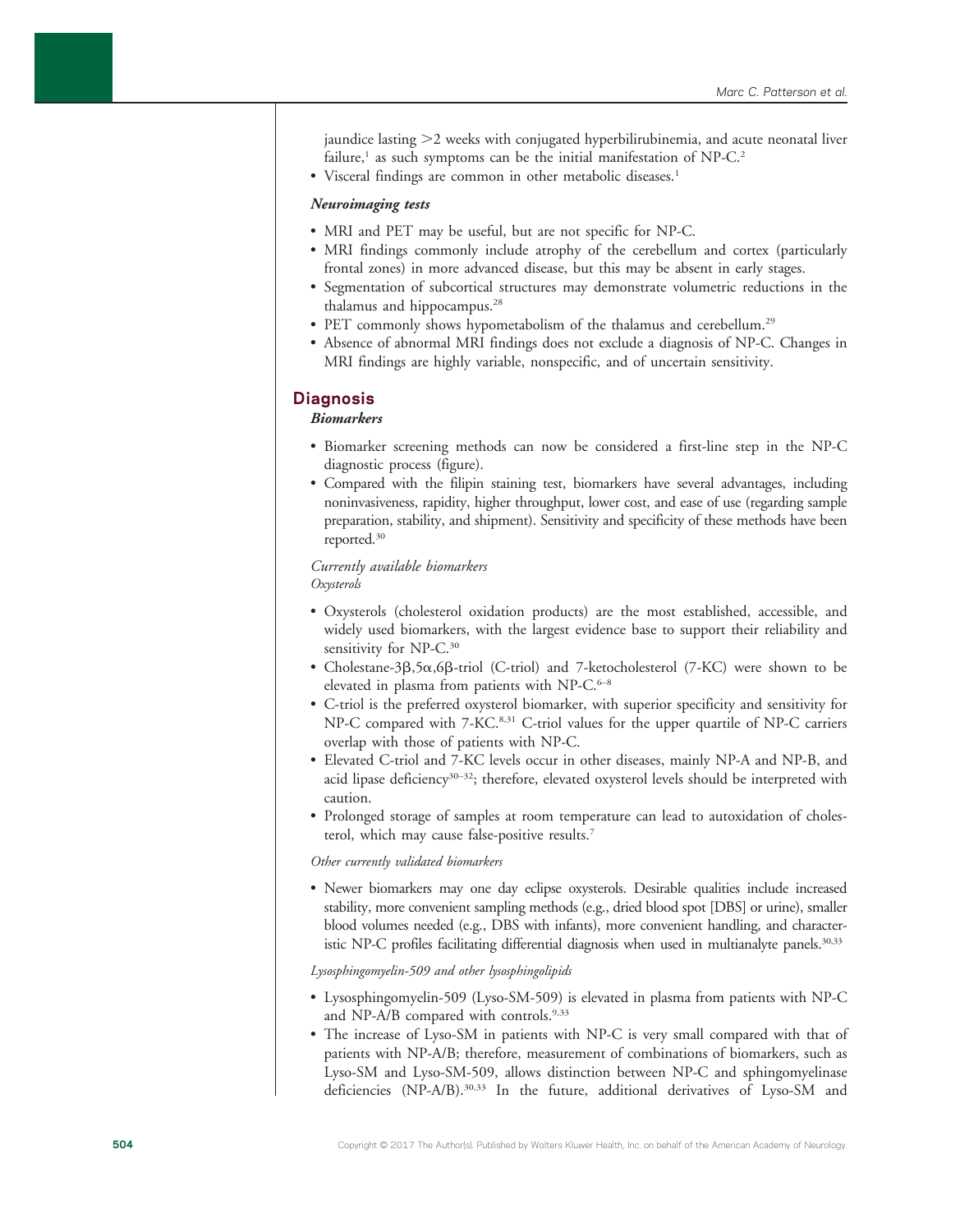## It is crucial to genetically confirm a diagnosis in patients with high clinical suspicion and/or a biomarker profile consistent with NP-C.

multianalyte panels may be able to further differentiate between NP-A/B, NP-C, and other related diseases.

### Bile acids

- Specific bile acids have been found to be elevated in patients with NP-C. The analytical species of choice is  $3\beta$ ,5 $\alpha$ ,6 $\beta$ -trihydroxy-cholanoyl-glycine.<sup>11,12</sup> The assay is applicable to DBS, plasma, and urine, and preanalytical auto-oxidation is not a concern.<sup>11,12</sup>
- $3\beta, 5\alpha, 6\beta$ -trihydroxy-cholanoyl-glycine appears to be more specific for NP-C than C-triol; other than NP-C, it is only known to be elevated in NP-A/B, and it better discriminates NP-C carriers from patients.<sup>11,12</sup>

### When and in whom to use biomarkers

Any/all biomarkers should be tested as early as possible in the following:

- Patients presenting with splenomegaly/hepatosplenomegaly, cholestatic jaundice in neonates or young infants, or neurologic or psychiatric symptoms
- Patients with a high clinical suspicion of NP-C
- Patients in at-risk clinical groups

### In addition:

- When the initially selected biomarker does not show a profile consistent with that of NP-C, additional biomarkers should be considered.
- Oxysterols may not be discriminatory in the presence of neonatal cholestasis<sup>34</sup>; bile acid biomarkers may be more suitable for diagnostics in this population.<sup>11</sup> Although newborn screening is technically feasible and being explored, there is currently insufficient evidence to recommend implementation, and ethical considerations must first be accounted for.
- Biomarkers alone provide a very high suspicion of NP-C but diagnoses must be confirmed by genetic testing.

### Current place of the filipin staining test

- The filipin staining test, the historical gold standard assay for NP-C diagnosis, $30$  is no longer favored as the initial laboratory diagnostic test.
- The filipin staining test is a tool to assess the functional significance of new NPC1 or NPC2 genetic variants, and helpful for confirming a diagnosis in patients for whom genetic testing has not allowed identification of 2 pathogenic alleles<sup>30</sup> (figure).

### Molecular genetics and NP-C

- It is crucial to genetically confirm a diagnosis in patients with high clinical suspicion and/or a biomarker profile consistent with NP-C.<sup>30</sup>
- Almost 700 variants, 400 of which are designated pathogenic mutations, are known for NPC1 and 23 have been described for NPC2. The highly polymorphic nature of NPC1 can confound diagnostic conclusions and make interpretation of new mutations a challenge.
- The estimated proportion of NP-C cases in which detection of mutations on both alleles can be reached using routine sequencing methods (exons and boundaries) is currently higher than 90%.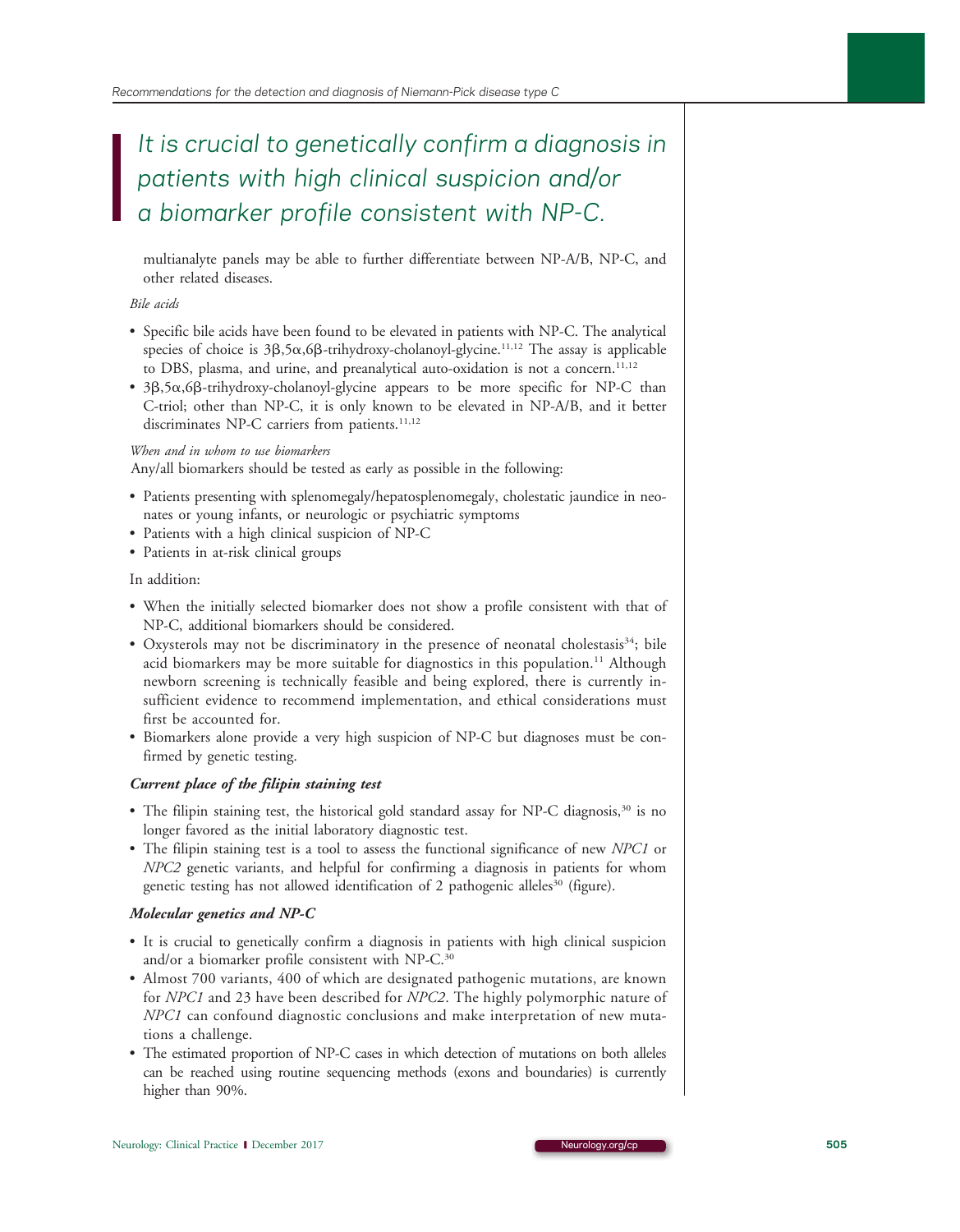### A negative or heterozygous result from a primary genetic test (e.g., Sanger sequencing) should always be questioned

- It should be noted that some genetic changes, for example large deletions/duplications or deep intronic changes, cannot be reliably identified by these methods.
- Detection of such mutations (estimated at  $\sim$  5%) may therefore require other techniques (see below). A small percentage of mutant NPC1 alleles (below 5%) has remained unidentified in all experienced groups.<sup>35</sup>
- Pathogenic variants of *NPC1* and *NPC2* include point mutations that are detectable by standard sequencing methods, and more complex mutations that require additional techniques, as described below.

### Traditional sequencing methods

• Sanger sequencing of genomic DNA (gDNA) or complementary DNA (cDNA) was traditionally recommended, in parallel with the filipin staining test, to confirm a diagnosis of NP-C.<sup>1</sup>

### NGS and gene panels

- NGS technologies provide accurate and sensitive methods for genetic analysis.
- The use of only high-quality reads and integrated software tools is essential. To assess sensitivity, specificity, and reproducibility, all gene panels must be evaluated using standardized samples (e.g., Genome in a Bottle samples). For further information, refer to the following standards and guidelines: [acmg.net/ACMG/Publications/Laboratory\\_](http://www.acmg.net/ACMG/Publications/Laboratory_Standards___Guidelines/ACMG/Publications/Laboratory_Standards___Guidelines.aspx) [Standards\\_\\_\\_Guidelines/ACMG/Publications/Laboratory\\_Standards\\_\\_\\_Guidelines.aspx](http://www.acmg.net/ACMG/Publications/Laboratory_Standards___Guidelines/ACMG/Publications/Laboratory_Standards___Guidelines.aspx) and [eurogentest.org/index.php?id](http://www.eurogentest.org/index.php?id=958)=[958.](http://www.eurogentest.org/index.php?id=958)
- Targeted gene and multigene panels including NPC1 and NPC2, with complete exons and exon–intron boundaries, can be used to screen clinical patient groups with an increased risk of NP-C.
- NPC1 and NPC2 are included in several gene panels, including clinical exome, early-onset ataxia,<sup>13,22</sup> epilepsy, dystonia, infantile cholestasis,<sup>36</sup> specific inborn errors of metabolism (e.g., lysosomal storage diseases), organic psychosis, early-onset cognitive decline, hepatosplenomegaly, and developmental delay; new gene panels are in development.
- Diagnostic yield seems to be highest among patients with early-onset ataxia, where 1%– 2% of the patients have been found to have NP-C.13
- Prevalence of the other phenotypes mentioned above, even in clinically distinct patient cohorts, is lower  $(<1\%)$ .<sup>37</sup>
- Panels in which all diagnostic target regions are not covered above a threshold that ensures diagnosis must be reported, and if necessary, evaluated by another technology (e.g., Sanger sequencing) to provide full coverage.

### Complementary genetic tests

- In patients with high clinical suspicion and/or positive biomarker results, a negative or heterozygous result from a primary genetic test (e.g., Sanger sequencing) should always be questioned and confirmed by additional molecular studies able to detect complete or partial gene deletions/duplications and deep intronic mutations.<sup>1,30</sup>
- Heterozygous complete or partial deletions/duplications of NPC1 or NPC2 require quantitative techniques to assess copy numbers.<sup>30,38,39</sup> Array comparative genomic hybridization (CGH) can be used to detect large DNA dosage alterations. For DNA dosage alterations below the array CGH platform resolution, quantitative real-time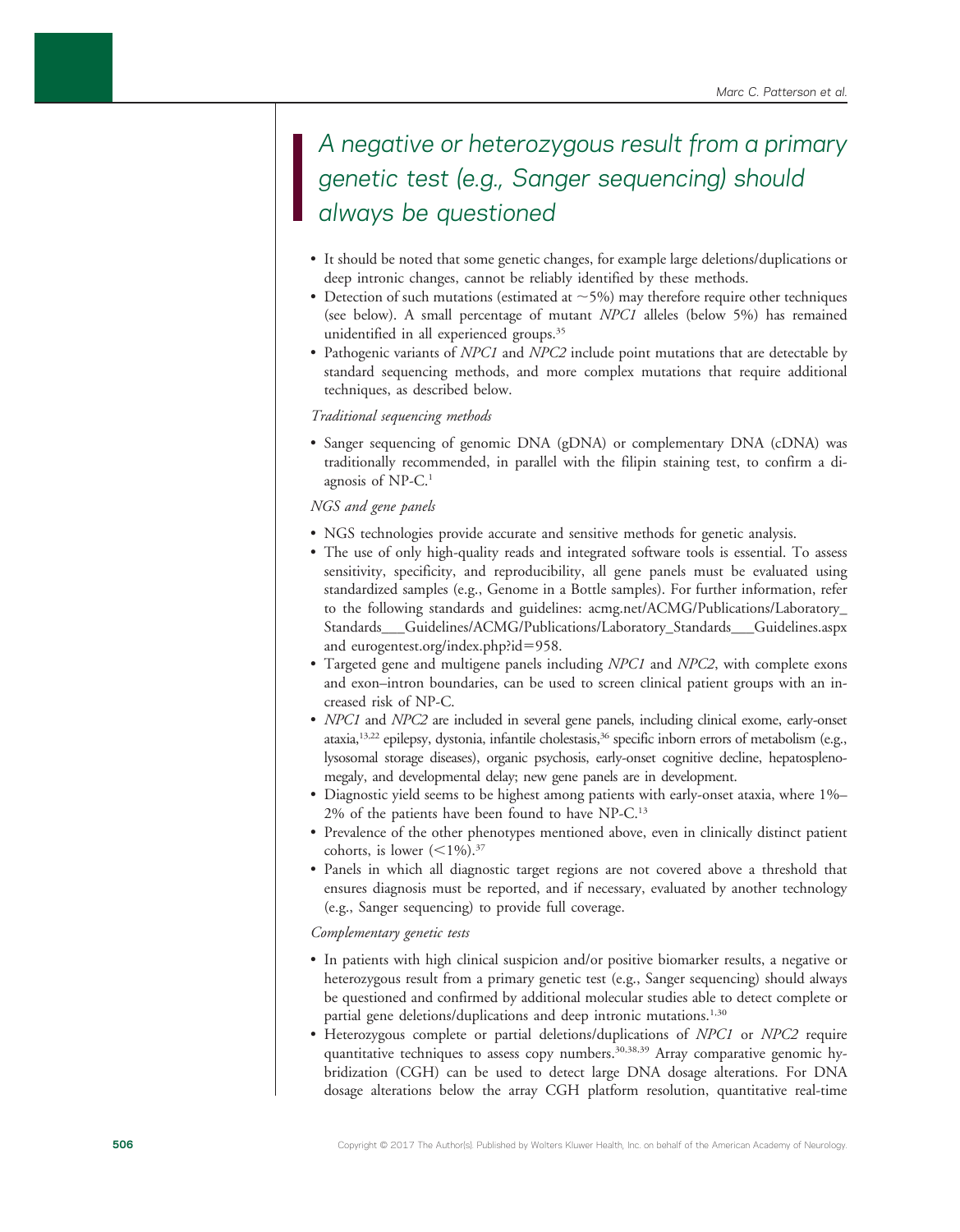| Table 2 Recommendations for diagnosis of patients identified by molecular genetic screening for NPC1 and NPC2 |                                                                                                                                                                                                                                                                              |
|---------------------------------------------------------------------------------------------------------------|------------------------------------------------------------------------------------------------------------------------------------------------------------------------------------------------------------------------------------------------------------------------------|
| <b>Genetic finding</b>                                                                                        | <b>Recommendations</b>                                                                                                                                                                                                                                                       |
| 2 Pathogenic mutations                                                                                        | Confirm compound heterozygosity by allele segregation in parents                                                                                                                                                                                                             |
| 1 Pathogenic mutation + 1 VUS                                                                                 | Confirm compound heterozygosity by allele segregation in parents                                                                                                                                                                                                             |
|                                                                                                               | Confirm high clinical suspicion of NP-C (clinical signs and biomarker profile) and perform<br>filipin staining test                                                                                                                                                          |
|                                                                                                               | Perform additional molecular genetic tests (e.g., full-gene sequencing, DNA array, MLPA,<br>gPCR, cDNA sequencing) to identify further mutant alleles                                                                                                                        |
| 1 Pathogenic mutation only<br>or 1 VUS only                                                                   | Confirm high clinical suspicion of NP-C (clinical signs and biomarker profile) and perform<br>filipin staining test<br>Perform additional molecular genetic tests (e.g., full-gene sequencing, DNA array, MLPA,<br>gPCR, cDNA sequencing) to identify further mutant alleles |
| <b>0 Pathogenic mutations</b>                                                                                 | Perform additional molecular genetic tests (e.g., full-gene sequencing, DNA array, MLPA,<br>qPCR, cDNA sequencing) to identify hidden mutant alleles                                                                                                                         |
|                                                                                                               | Confirm high clinical suspicion of NP-C (clinical signs and biomarker profiles) and perform<br>filipin staining test                                                                                                                                                         |
| Abbreviational DNA La componente DNA MIDA La diplomina dependent proba condification NDO. Nicogene Diele      |                                                                                                                                                                                                                                                                              |

 $\Pi$ ementary DNA; MLPA = multiplex ligation-dependent probe amplification; Ni disease type C;  $qPCR = quantitative PCR$ ; VUS = variant of unknown significance.

PCR or multiplex ligation-dependent probe amplification should be used, to specifically quantify *NPC1* and *NPC2* copy numbers.

• To detect deep intronic mutations, full-gene sequencing can be performed. Owing to the polymorphic nature of intronic regions, cDNA analysis followed by the sequencing of the specific intronic regions within the gDNA represents a highly preferred strategy.

### Molecular genetics and NP-C diagnosis

- Table 2 shows an approach to the interpretation of molecular genetics results.
- Online databases should be used to record and assess the pathogenicity of mutations (e.g., NPC-db2 database in Tübingen; see [medgen.medizin.uni-tuebingen.de/NPC-db2/](https://medgen.medizin.uni-tuebingen.de/NPC-db2/index.php) [index.php](https://medgen.medizin.uni-tuebingen.de/NPC-db2/index.php)).
- Adherence to the American College of Medical Genetics and Genomics guidelines is recommended for assessment and reporting of new mutations.

Mutations and genotype/phenotype associations

- The 2 most frequent NPC1 mutations reported worldwide are p.I1061T (c.3182T<C in exon 21), accounting for 20% of mutant alleles in Western Europeans, and p.P1007A, also prevalent in patients of European descent.<sup>40</sup> A number of recurrent mutations are highly prevalent in patients originating from particular countries.
- Some NPC1 mutations (including p.P1007A) are associated with less pronounced cholesterol trafficking alterations (variant filipin profile).<sup>30</sup>
- A few missense mutations appear to be clearly associated with a late-onset form of NP-C, even in compound heterozygosity with a very severe/null allele.
- In the NPC2 gene, 23 disease-causing mutations (including a large deletion) have been described; the majority are severe, leading to a truncated protein and null alleles, but some (p.V39M and p.P120S) lead to later-onset forms.

### A revised laboratory diagnostic algorithm for the use of biomarkers and genetic testing in NP-C

• Clinical assessment and symptom profiling are important in guiding physicians to suspect NP-C.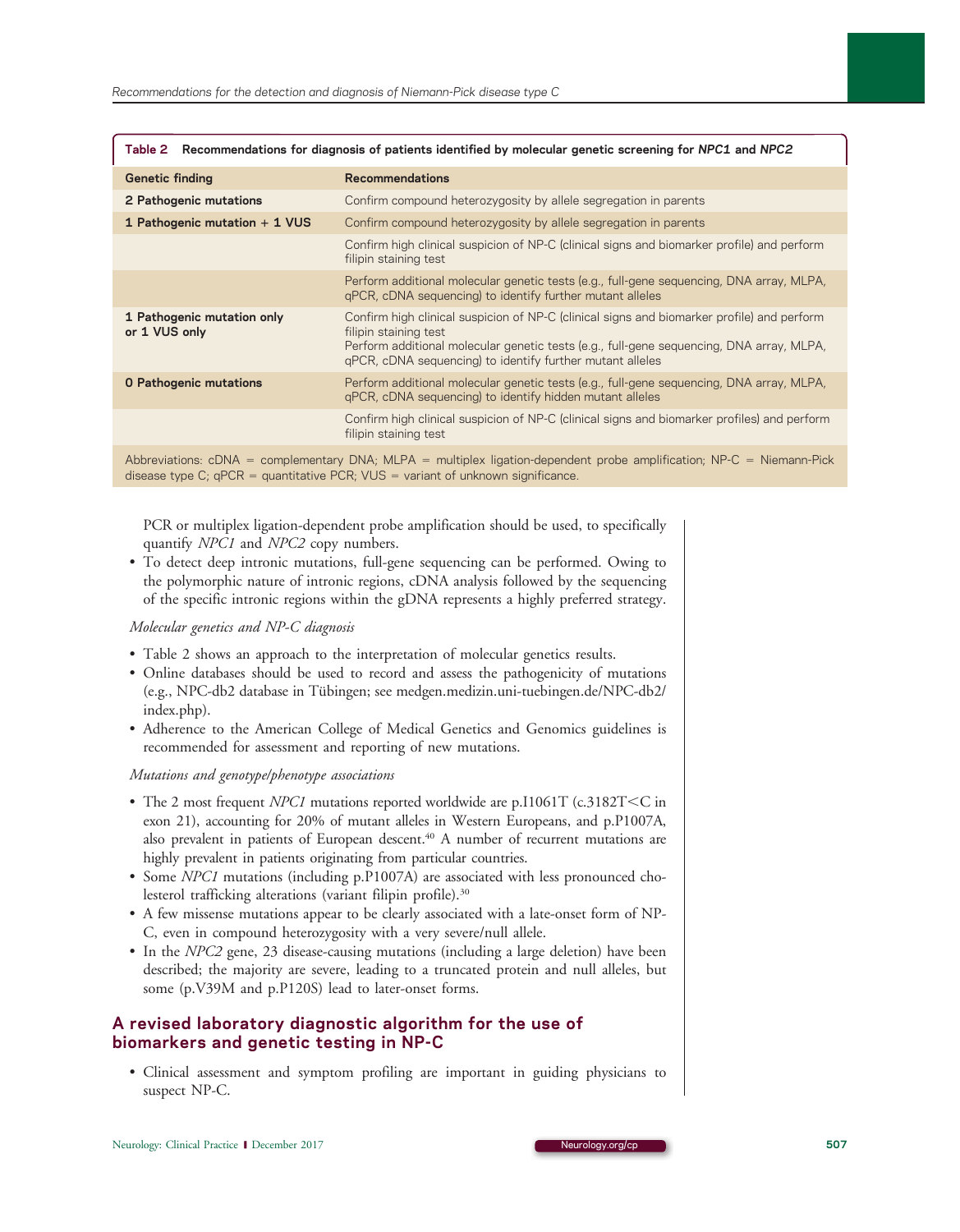- The previous diagnostic algorithm has been revised to reflect our understanding of the value in screening not only individual patients with a high clinical suspicion of NP-C but also clinical patient groups with an increased risk of NP-C, the availability of diagnostic biomarkers for NP-C, and advancements in molecular genetics. An updated diagnostic algorithm reflecting current best practice is shown in the figure.
- Positive genetic testing results, or positive biomarker testing results combined with molecular genetic analysis, are now deemed sufficient to diagnose NP-C in most cases.
- Local factors (e.g., availability of, and access to, services) determine the choice and order of diagnostic tests.

### **Treatment**

• Miglustat (Zavesca; Actelion Pharmaceuticals Ltd., Allschwil, Switzerland) therapy for existing neurologic manifestations should be considered, as discussed in the previous recommendations.<sup>1</sup>

### Disease monitoring

• Neurologic function and quality of life should be monitored, as outlined in the previous recommendations.1

### Future considerations

- There is no single biomarker specific for NP-C. Combining biomarkers that reflect defective cholesterol trafficking/oxidative stress with lysosphingolipid biomarkers could improve screening specificity. Sensitivity has not yet been evaluated for biomarker combinations.
- NP-C is a global disease, yet expert testing laboratories are not available in every country. Diagnostic workflows should include easy, robust, and inexpensive sampling, shipment, and storage technologies; DBS filtercards, shown to offer genetic and biochemical value for NP-C, should be evaluated for a more general approach.
- With the advent of whole-genome sequencing, interpretation tools for variants of unknown significance require improvement by systematically establishing functional assays for missense and splicing mutations or transcriptional failure.
- Incorporation of NP-C biomarker tests into routine panels (e.g., metabolic) for screening in populations with increased risk of NP-C, in particular neonates with cholestasis and hepatosplenomegaly, could facilitate earlier diagnosis.
- Better understanding of the genotype–phenotype correlation in NP-C will allow a personalized approach to treatment.
- Currently, miglustat is the only approved therapy for patients with NP-C. Other treatments are undergoing investigation.

### REFERENCES

- 1. Patterson MC, Hendriksz CJ, Walterfang M, Sedel F, Vanier MT, Wijburg F. Recommendations for the diagnosis and management of Niemann-Pick disease type C: an update. Mol Genet Metab 2012; 106:330–344.
- 2. Vanier MT. Niemann-Pick disease type C. Orphanet J Rare Dis 2010;5:16.
- 3. Wassif CA, Cross JL, Iben J, et al. High incidence of unrecognized visceral/neurological late-onset Niemann-Pick disease, type C1, predicted by analysis of massively parallel sequencing data sets. Genet Med 2016;18:41–48.
- 4. Patterson MC, Mengel E, Wijburg FA, et al. Disease and patient characteristics in NP-C patients: findings from an international disease registry. Orphanet J Rare Dis 2013;8:12.
- 5. Wraith JE, Baumgartner MR, Bembi B, et al. Recommendations on the diagnosis and management of Niemann-Pick disease type C. Mol Genet Metab 2009;98:152–165.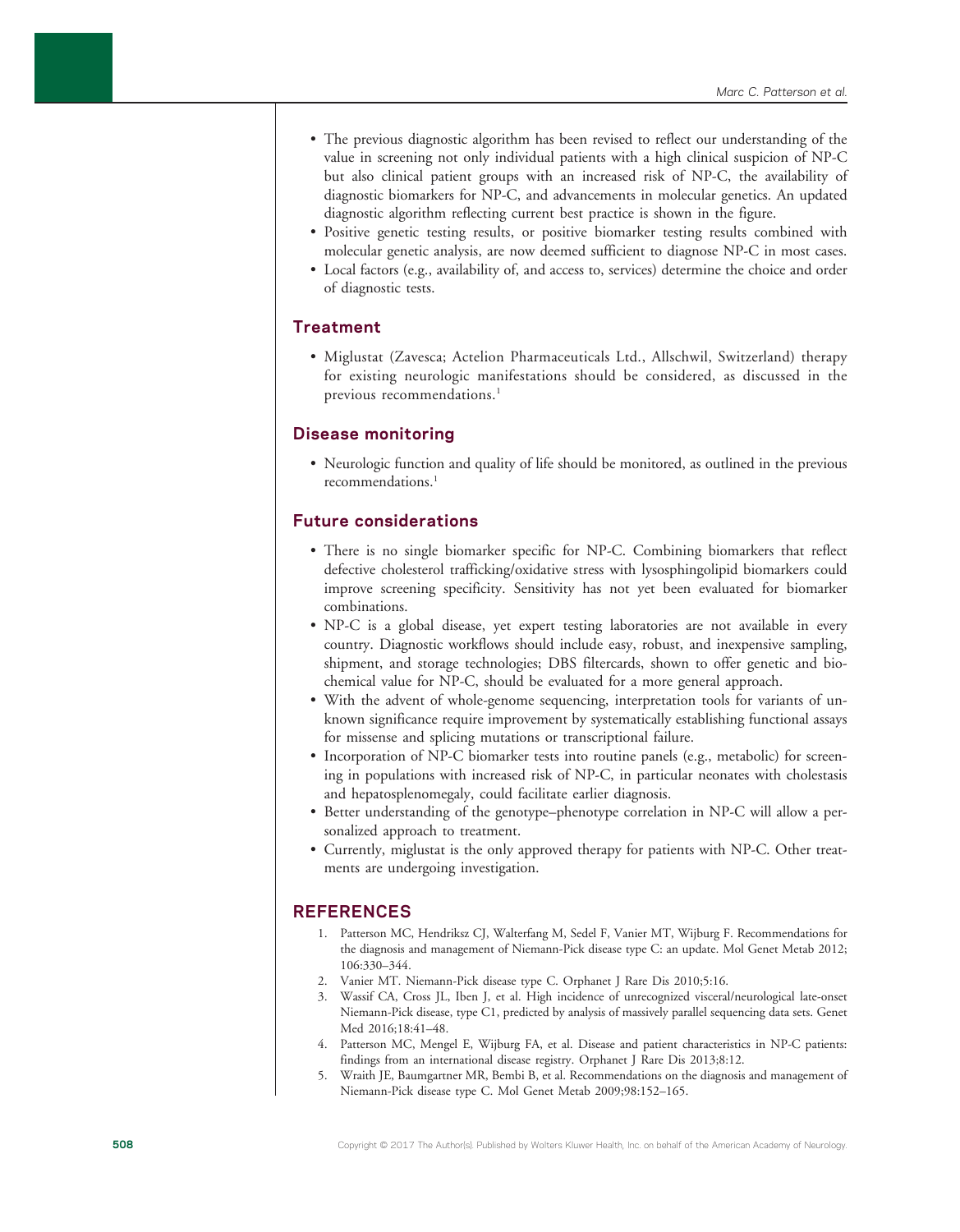- 6. Jiang X, Sidhu R, Porter FD, et al. A sensitive and specific LC-MS/MS method for rapid diagnosis of Niemann-Pick C1 disease from human plasma. J Lipid Res 2011;52:1435–1445.
- 7. Reunert J, Fobker M, Kannenberg F, et al. Rapid diagnosis of 83 patients with Niemann Pick type C disease and related cholesterol transport disorders by cholestantriol screening. EBioMedcine 2016;4:170–175.
- 8. Boenzi S, Deodato F, Taurisano R, et al. A new simple and rapid LC-ESI-MS/MS method for quantification of plasma oxysterols as dimethylaminobutyrate esters: its successful use for the diagnosis of Niemann-Pick type C disease. Clin Chim Acta 2014;437:93–100.
- 9. Giese AK, Mascher H, Grittner U, et al. A novel, highly sensitive and specific biomarker for Niemann-Pick type C1 disease. Orphanet J Rare Dis 2015;10:78.
- 10. Welford RW, Garzotti M, Lourenco C, Mengel E, Marquardt T, Reunert J. Plasma lysosphingomyelin demonstrates great potential as a diagnostic biomarker for Niemann-Pick disease type C in a retrospective study. PLoS One 2014;9:e114669.
- 11. Jiang X, Sidhu R, Mydock-McGrane L, et al. Development of a bile acid-based newborn screen for Niemann-Pick disease type C. Sci Transl Med 2016;8:337ra363.
- 12. Mazzacuva F, Mills P, Mills K, et al. Identification of novel bile acids as biomarkers for the early diagnosis of Niemann-Pick C disease. FEBS Lett 2016;590:1651–1662.
- 13. Synofzik M, Harmuth F, Stampfer M, Muller Vom Hagen J, Schols L, Bauer P. NPC1 is enriched in unexplained early onset ataxia: a targeted high-throughput screening. J Neurol 2015;262:2557–2563.
- 14. Hendriksz CJ, Anheim M, Bauer P, et al. The hidden Niemann-Pick type C patient: clinical niches for a rare inherited metabolic disease. Curr Med Res Opin 2017;33:877–890.
- 15. Pineda M, Mengel E, Jahnova H, et al. A Suspicion Index to aid screening of early-onset Niemann-Pick disease type C (NP-C). BMC Pediatr 2016;16:107.
- 16. Sevin M, Lesca G, Baumann N, et al. The adult form of Niemann-Pick disease type C. Brain 2007; 130:120–133.
- 17. Maubert A, Hanon C, Sedel F. Psychiatric disorders in adult form of Niemann-Pick disease type C [in French]. Encephale 2016;42:208–213.
- 18. Bauer P, Balding DJ, Klünemann HH, et al. Genetic screening for Niemann-Pick disease type C in adults with neurological and psychiatric symptoms: findings from the ZOOM study. Hum Mol Genet 2013;22:4349–4356.
- 19. Strupp M, Kremmyda O, Adamczyk C, et al. Central ocular motor disorders, including gaze palsy and nystagmus. J Neurol 2014;261(suppl 2):S542–S558.
- 20. Wijburg FA, Sedel F, Pineda M, et al. Development of a suspicion index to aid diagnosis of Niemann-Pick disease type C. Neurology 2012;78:1560–1567.
- 21. Hendriksz C, Pineda M, Fahey M, et al. The Niemann-Pick disease type C suspicion index: development of a new tool to aid diagnosis. J Rare Dis Diagn Ther 2015;1:11.
- 22. Synofzik M, Fleszar Z, Schols L, et al. Identifying Niemann-Pick type C in early-onset ataxia: two quick clinical screening tools. J Neurol 2016;263:1911–1918.
- 23. Imrie J, Heptinstall L, Knight S, Strong K. Observational cohort study of the natural history of Niemann-Pick disease type C in the UK: a 5-year update from the UK clinical database. BMC Neurol 2015;15:257.
- 24. Anheim M, Tranchant C, Koenig M. The autosomal recessive cerebellar ataxias. N Engl J Med 2012; 366:636–646.
- 25. Schicks J, Muller Vom Hagen J, Bauer P, et al. Niemann-Pick type C is frequent in adult ataxia with cognitive decline and vertical gaze palsy. Neurology 2013;80:1169–1170.
- 26. Chow TW, Miller BL, Boone K, Mishkin F, Cummings JL. Frontotemporal dementia classification and neuropsychiatry. Neurologist 2002;8:263–269.
- 27. Bonnot O. Niemann-Pick disease type C: example of an inborn error of metabolism producing psychiatric manifestations. Eur Psychiatr Rev 2011;4:84–88.
- 28. Walterfang M, Patenaude B, Abel LA, et al. Subcortical volumetric reductions in adult Niemann-Pick disease type C: a cross-sectional study. AJNR Am J Neuroradiol 2013;34:1334–1340.
- 29. Pineda M, Perez-Poyato MS, O'Callaghan M, et al. Clinical experience with miglustat therapy in pediatric patients with Niemann-Pick disease type C: a case series. Mol Genet Metab 2010;99: 358–366.
- 30. Vanier MT, Gissen P, Bauer P, et al. Diagnostic tests for Niemann-Pick disease type C (NP-C): a critical review. Mol Genet Metab 2016;118:224–254.
- 31. Boenzi S, Deodato F, Taurisano R, Goffredo BM, Rizzo C. Evaluation of plasma cholestane-3b,5a,6b-triol and 7-ketocholesterol in inherited disorders related to cholesterol metabolism. J Lipid Res 2016;57:361–367.
- 32. Romanello M, Zampieri S, Bortolotti N, et al. Comprehensive evaluation of plasma 7-ketocholesterol and Cholestan-3beta,5alpha,6beta-triol in an Italian cohort of patients affected by Niemann-Pick disease due to NPC1 and SMPD1 mutations. Clin Chim Acta 2016;455:39–45.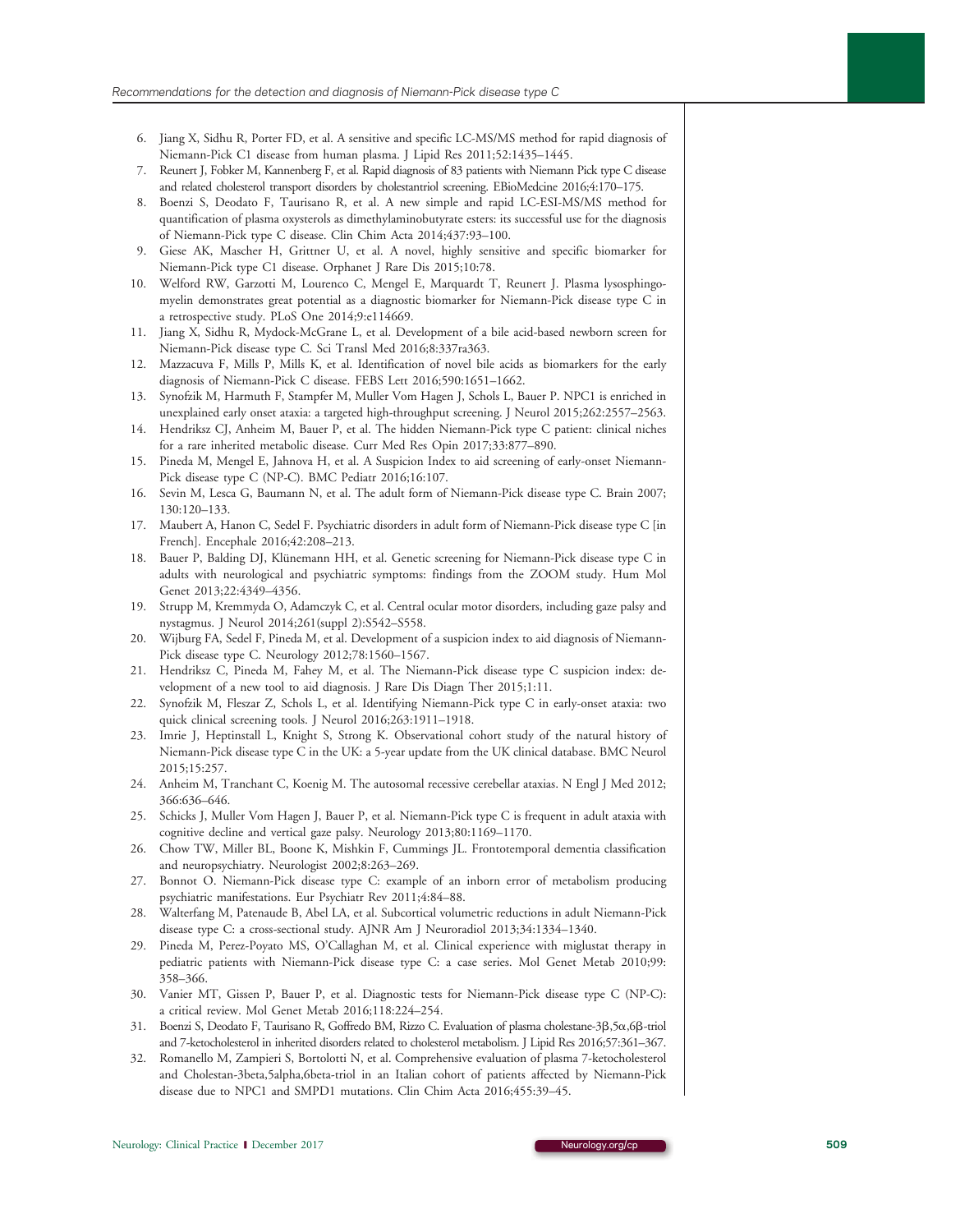- 33. Polo G, Burlina AP, Kolamunnage TB, et al. Diagnosis of sphingolipidoses: a new simultaneous measurement of lysosphingolipids by LC-MS/MS. Clin Chem Lab Med 2016;55:403–414.
- 34. Polo G, Burlina A, Furlan F, et al. High level of oxysterols in neonatal cholestasis: a pitfall in analysis of biochemical markers for Niemann-Pick type C disease. Clin Chem Lab Med 2015;54:1221–1229.
- 35. Stampfer M, Theiss S, Amraoui Y, et al. Niemann-Pick disease type C clinical database: cognitive and coordination deficits are early disease indicators. Orphanet J Rare Dis 2013;8:35.
- 36. Herbst SM, Schirmer S, Posovszky C, et al. Taking the next step forward: diagnosing inherited infantile cholestatic disorders with next generation sequencing. Mol Cell Probe 2015;29:291–298.
- 37. Yang Y, Muzny DM, Reid JG, et al. Clinical whole-exome sequencing for the diagnosis of Mendelian disorders. N Engl J Med 2013;369:1502–1511.
- 38. Bauer P, Knoblich R, Bauer C, et al. NPC1: complete genomic sequence, mutation analysis, and characterization of haplotypes. Hum Mutat 2002;19:30–38.
- 39. Rodriguez-Pascau L, Toma C, Macias-Vidal J, et al. Characterisation of two deletions involving NPC1 and flanking genes in Niemann-Pick type C disease patients. Mol Genet Metab 2012;107:716–720.
- 40. Runz H, Dolle D, Schlitter AM, Zschocke J. NPC-db, a Niemann-Pick type C disease gene variation database. Hum Mutat 2008;29:345–350.

Received March 29, 2017. Accepted in final form August 2, 2017.

### AUTHOR CONTRIBUTIONS

M.C. Patterson, P. Clayton, P. Gissen, M. Anheim, P. Bauer, O. Bonnot, A. Dardis, C. Dionisi-Vici, H.-H. Klünemann, P. Latour, C.M. Lourenço, D.S. Ory, A. Parker, M. Pocovi, M. Strupp, M.T. Vanier, M. Walterfang, and T. Marquardt attended the NP-C diagnostic recommendations meeting, agreed to be accountable for all aspects of the work, assessed available literature, contributed to the drafting and revision of the recommendations publication, and approved the final version for submission.

### ACKNOWLEDGMENT

The authors comprised the NP-C Diagnostic Recommendations Expert Panel. All members of the Expert Panel assessed the recently published literature and contributed to the development of the updated diagnostic recommendations. Editorial assistance was provided by Katie Bickford of Fishawack Communications GmbH, Basel, Switzerland. Editorial assistance was limited to copyediting, formatting, and administrative support, but did not contribute to development of intellectual content.

### STUDY FUNDING

This work was supported by Actelion Pharmaceuticals Ltd.

### **DISCLOSURES**

M.C. Patterson serves/has served on scientific advisory boards for Actelion, Shire, Stem Cells, Inc., Amicus, Agios, Vtesse, IntraBio, Orphazyme, and Alexion; has received funding for travel and speaker honoraria from Actelion; serves as Section Editor on Pediatric Neurology for Up-To-Date, Editor-in-Chief for Journal of Child Neurology and Child Neurology Open, and Editor of Journal of Inherited Metabolic Disease; serves as a consultant for Actelion, Agios, Novartis, Genzyme, Orphazyme, Vtesse, Alexion, and IntraBio; participates in activities for Institute of Medicine and WHO; receives research support from Actelion, Merck Serono, NIH, and National MS Society; and holds stock/stock options in IntraBio. P. Clayton serves on a scientific advisory board for and received funding for travel and speaker honoraria from Actelion; serves as Communicating Editor for Journal of Inherited Metabolic Disease; receives publishing royalties for Brain's Diseases of the Nervous System, 12th Ed. (Oxford University Press, 2009); receives research support from Actelion, NIHR, and Great Ormond Street Hospital Children's Charity. P. Gissen serves on a scientific advisory board for Synageva; has received funding for travel and/or speaker honoraria from Actelion, BioMarin, SOBI, Dipharma, and Blue-BirdBio: and receives research support from Actelion, BioMarin, SOBI, Dipharma, a Wellcome Trust Senior Clinical Research Fellowship, and the European Research Council. M. Anheim serves on scientific advisory boards for Actelion and AbbVie; has received funding for travel and/or speaker honoraria from Novartis, TEVA/Lundbeck, Actelion, AbbVie, and UCB; and serves as an Associate Editor for Revue Neurologique. P. Bauer has served on a scientific advisory board/as a consultant for Centogene; has received funding for travel and speaker honoraria from Actelion and Centogene; holds stock/stock options in and serves as Chief Scientific Officer for Centogene since 2016; and receives research support from Actelion, Germany Ministry of Research (BMBF), European Commission (EC NeurOmics), and German Research Community (DFG). O. Bonnot serves on a scientific advisory